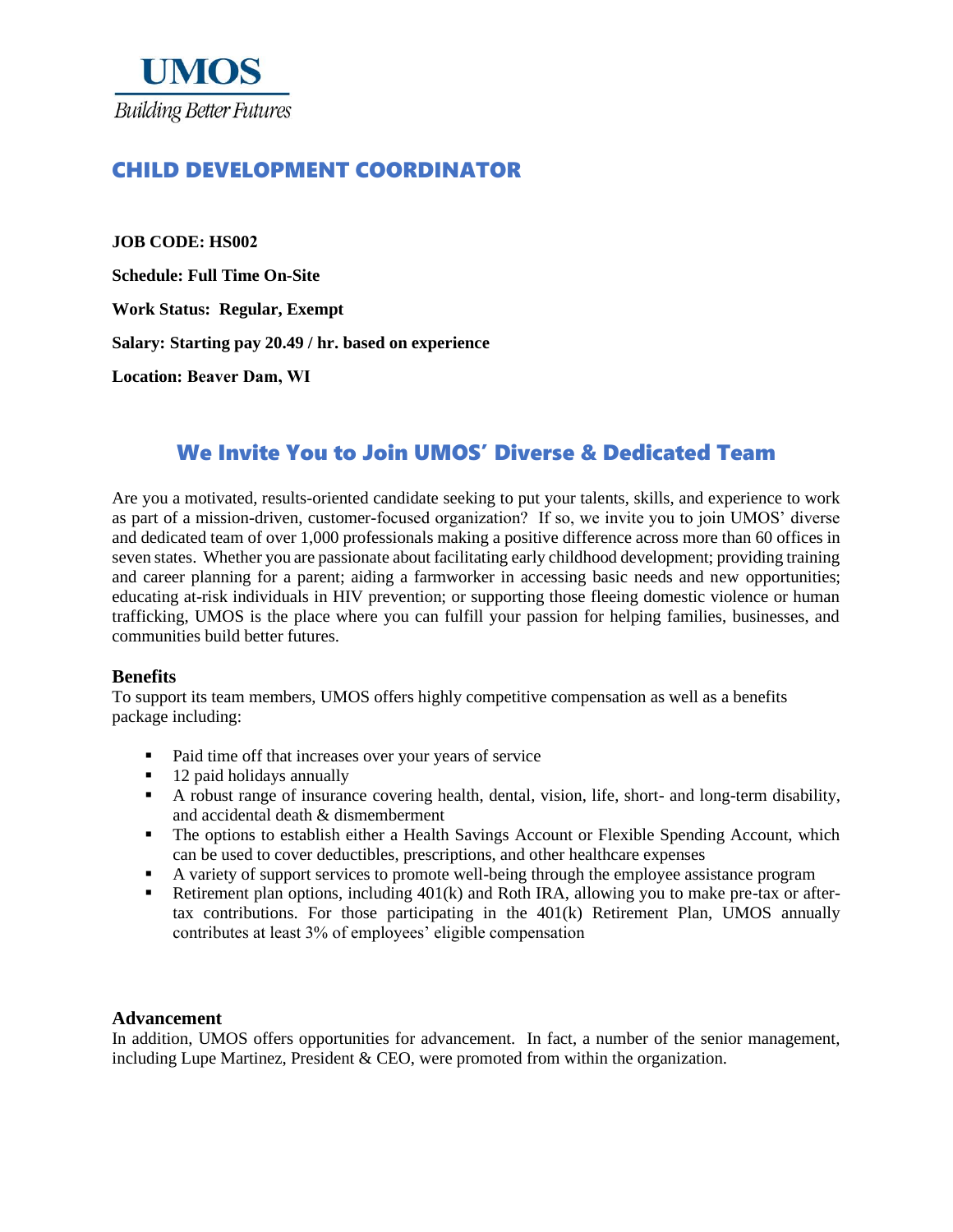

## **Diversity & Equal Opportunity**

UMOS is proud to be an Equal Opportunity Employer, and encourages qualified candidates of all backgrounds to apply, irrespective of race, ethnicity, color, religion, sex, national origin, sexual orientation, marital status, disability, age, parental status, and military service, or any other status protected by federal, state, or local law. In fact, 78% of senior management positions are held by people of color and women.

## Do you want to make a positive impact on a child's learning experiences that will have an everlasting effect on their lives? If you do, and if you are a highly motivated, committed, and energetic individual with the desire to lead and mentor our teaching staff then we have an outstanding opportunity available!

In this role, you will serve as Child Development Coordinator for the Head Start program. The Child Development Coordinator will supervise staff and implement Head Start services utilizing UMOS Child Development policies and procedures. This position is responsible for planning, coordinating and providing training and technical assistance (T&TA) in the areas of Child Development. Disabilities, Mental Health, Nutrition and Transition to center staff and parents.

#### **Primary Responsibilities (not all inclusive):**

- 1. Implement Child Development, Disabilities, Nutrition and Wellness program including Case Reviews, classroom observations, child file reviews, in-house staffing, monthly CLASS reviews, child and classroom transitions, case notes and coordination of services while maintaining confidentiality of child and family, and as necessary perform classroom teacher duties.
- 2. Provide direct supervision to Classroom Teachers and conduct performance appraisals to include coordination and/or direct technical assistance.
- 3. Is responsible to recruit and train volunteers that will assist with child development duties that include implementation of Screenings, Assessments (TSG), Home Visits, Parent/Teacher Conferences, Lesson Planning, Individualization, referrals of children with potential disabilities and other tasks as assigned.
- 4. In conjunction with Center Manager, plan and coordinate First Aid, Infant/Child CPR, Blood borne Pathogen/Universal Precautions, Shaken Baby Syndrome and Child Abuse/Neglect trainings for staff, parents and volunteers.
- 5. Implement *CHILD PLUS* for Head Start Services in the area of child development, Disabilities and Mental Health. Ensures classroom teachers are fully implementing Child Plus Attendance scanning to include mealtime scanning, Child Plus program and verifies accuracy of daily meal count with Child Plus data attendance records.
- 6. Provide training and technical assistance, including guidance, support and supervision in areas of Child Development, Disabilities, Mental Health, Nutrition and transition services, and ensure the coordination of services to children among staff.
- 7. Implement and monitor procedures/methods for child accidents, case reviews, health emergencies, injury/accident prevention, reporting (to include parents),and follow-up, medication administration, transportation and storage, individualization/ modifications for children with special needs, diapering, hygiene, sanitation, hand washing techniques, and sick child.
- 8. Monitor health and safety compliances including but not limited to conducting health and safety checklists (ex. Safe Environments, playground safety inspections), posting and making accessible MSDS information and "Right to Know" information, ensuring that a biohazard container is available,